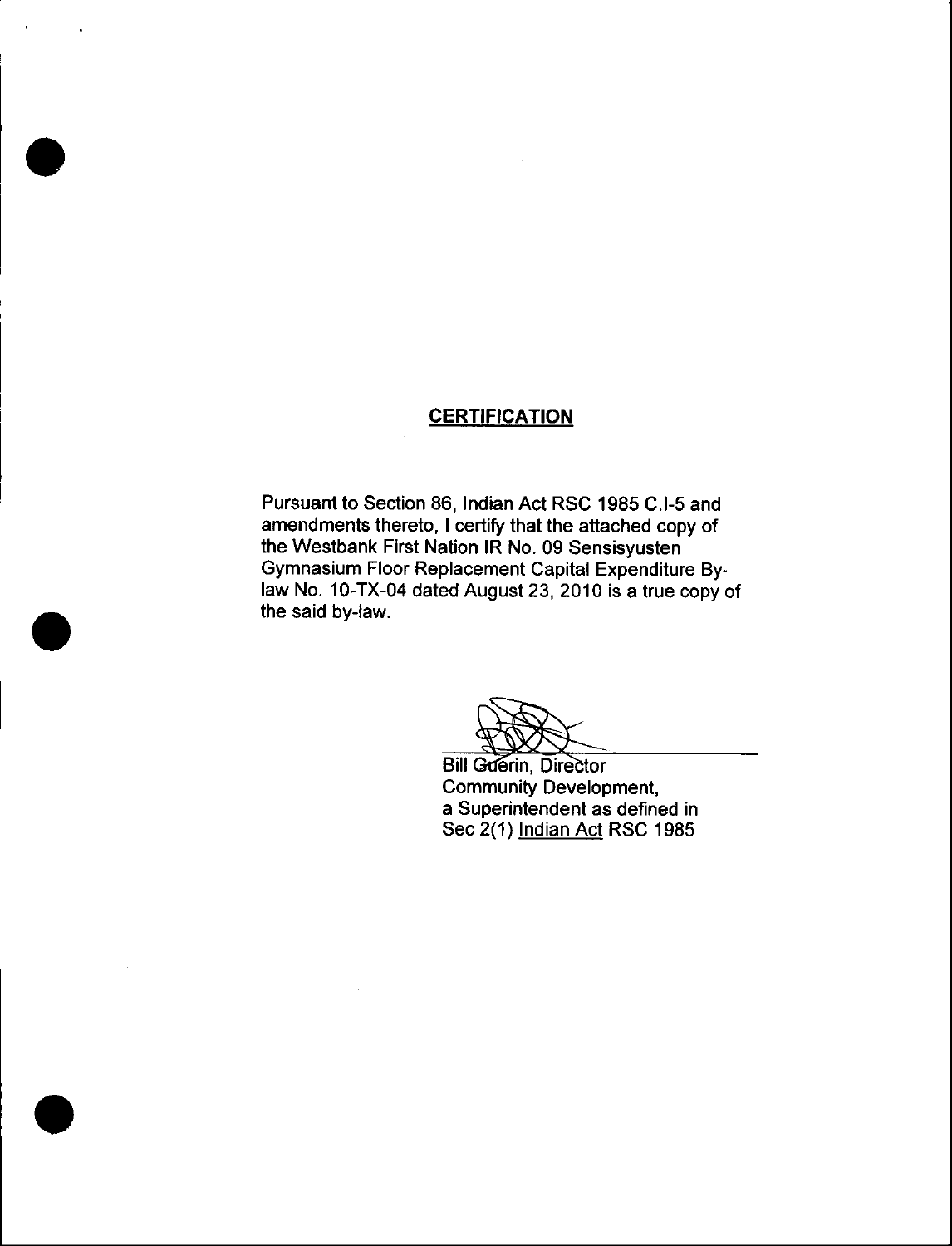Ministre des Affaires indiennes et du Nord canadien et interlocuteur fédéral auprès des Métis et des Indiens non inscrits



Minister of Indian Affairs and Northern Development and Federal Interlocutor for Métis and Non-Status Indians

Ottawa, Canada K1A OH4

I, the Minister of Indian Affairs and Northern Development, HEREBY APPROVE, pursuant to section 83 of the Indian Act, the following by -law made by the Westbank First Nation, in the Province of British Columbia, at a meeting held on the 23rd day of August 2010.

Westbank First Nation IR No. 09 Sensisyusten Gymnasium Floor Replacement Capital Expenditure By-law No. 10-TX-04

 $\bigcirc$  Dated at Ottawa, Ontario, this  $\bigcirc$  red day of November 2010.

**Canada**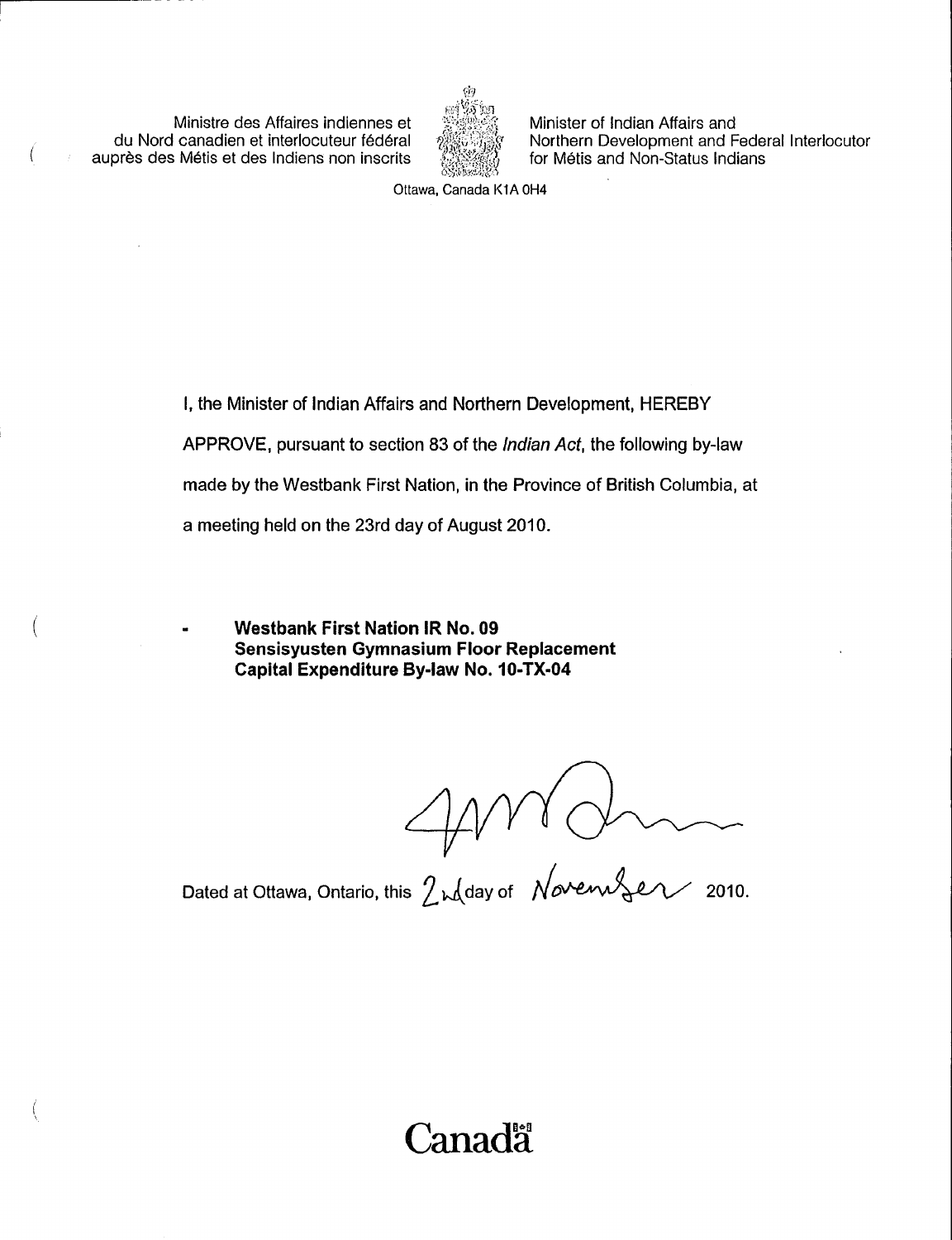### WESTBANK FIRST NATION IR NO.09 SENSISYUSTEN GYMNASIUM FLOOR REPLACEMENT CAPITAL EXPENDITURE BY -LAW NO. 10 -TX -04

To authorize the expenditure of a maximum of Two Hundred and Fifteen Thousand Dollars  $(215,000.00)$  from money raised pursuant to section 83(1) of the *Indian Act*, for the purpose of replacing the gymnasium floor of Sensisyusten Gym within the Tsinstikeptum Indian Reserve No. 09.

#### WHEREAS:

 $\left($ 

- A. Pursuant to Section 83(1) of the *Indian Act* and the Westbank First Nation's inherent right of self-government, the Westbank First Nation has enacted the Westbank First Nation Property Taxation By-law, 95-TX-08 (the "Taxation By-law");
- B. In accordance with section 12(3)(1) of the Taxation By-law, the Westbank First Nation annually deposits Ten (10%) percent of annual gross taxes in a cumulative capital projects fund (the "Cumulative Fund") to be used from time to time for such capital projects as may be authorized by separate by -law;
- C. Pursuant to the Westbank First Nation Expenditure By -law, 1995, amended by By -law 97-TX-03 (the "Expenditure By-law"), the Westbank First Nation is authorized to expend moneys raised pursuant to the Taxation By -law for local purposes, including the provision of Local Services on Reserve and capital projects;
- D. The Council of the Westbank First Nation deems it desirable and in the best interest of the Band members to advance funds to complete the Gymnasium Floor Replacement Project.
- E. The Westbank First Nation has concluded the total cost of gym floor replacement to be not more than \$215, 000 as outlined in Schedule " A" to this By -law.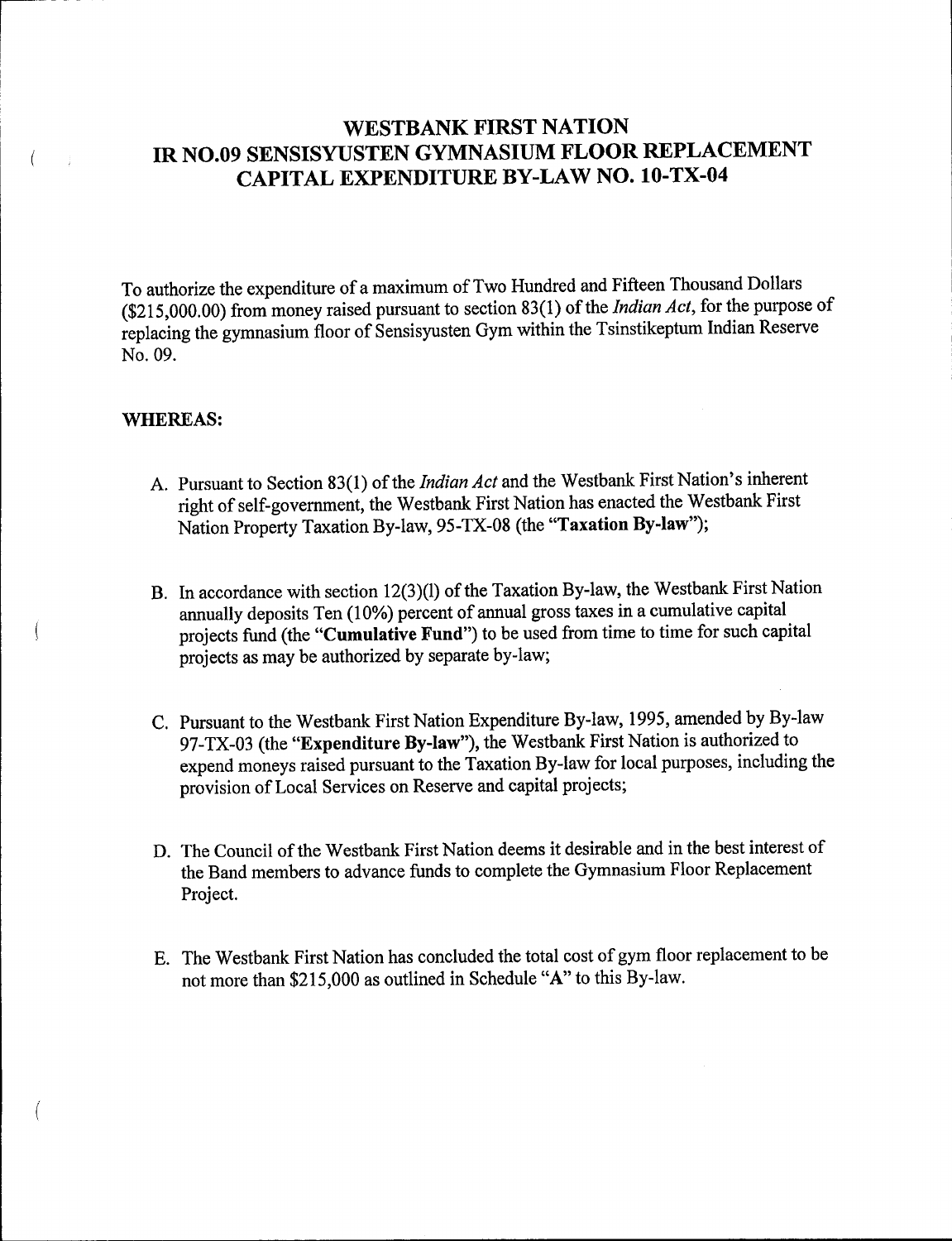NOW THEREFORE, the Council of the Westbank First Nation hereby enacts the following bylaw;

 $\left($ 

#### SHORT TITLE

1. This By -law may be cited for all purposes as the IR No. 09 Sensisyusten Gymnasium Floor Replacement Capital Expenditure By-law No. 10-TX-04.

### EXPENDITURE AUTHORIZATION

- 2. The Westbank First Nation hereby acknowledges that it is in the best interests of the members of the Westbank First Nation to fund the Sensisyusten gymnasium floor replacement project as summarized in Schedule "A" to this By-law.
- 3. The Westbank First Nation hereby approves the expenditure of not more than Two Hundred and Fifteen Thousand (\$215,000.00) Dollars from the Cumulative Fund for the purposes of replacing the Sensisyusten gymnasium floor replacement project (the "Project Funds").
- 4. The Westbank First Nation also authorizes the expenditure of all or <sup>a</sup> portion of the Project Funds to acquire all such lands, easements, rights-of-way, licences, permits, rights and authorities as may be required or desirable for or in connection with the IR No.09 gymnasium floor replacement project.
- 5. Any of the Project Funds not expended on the IR No.09 Sensisyusten gymnasium floor replacement project or incidental costs related thereto, will be reimbursed to and deposited in the Cumulative Fund upon completion of the IR No. 09 gymnasium floor replacement project.
- 6. All revenue collected related to this By -law will be reimbursed to " the Cumulative Fund".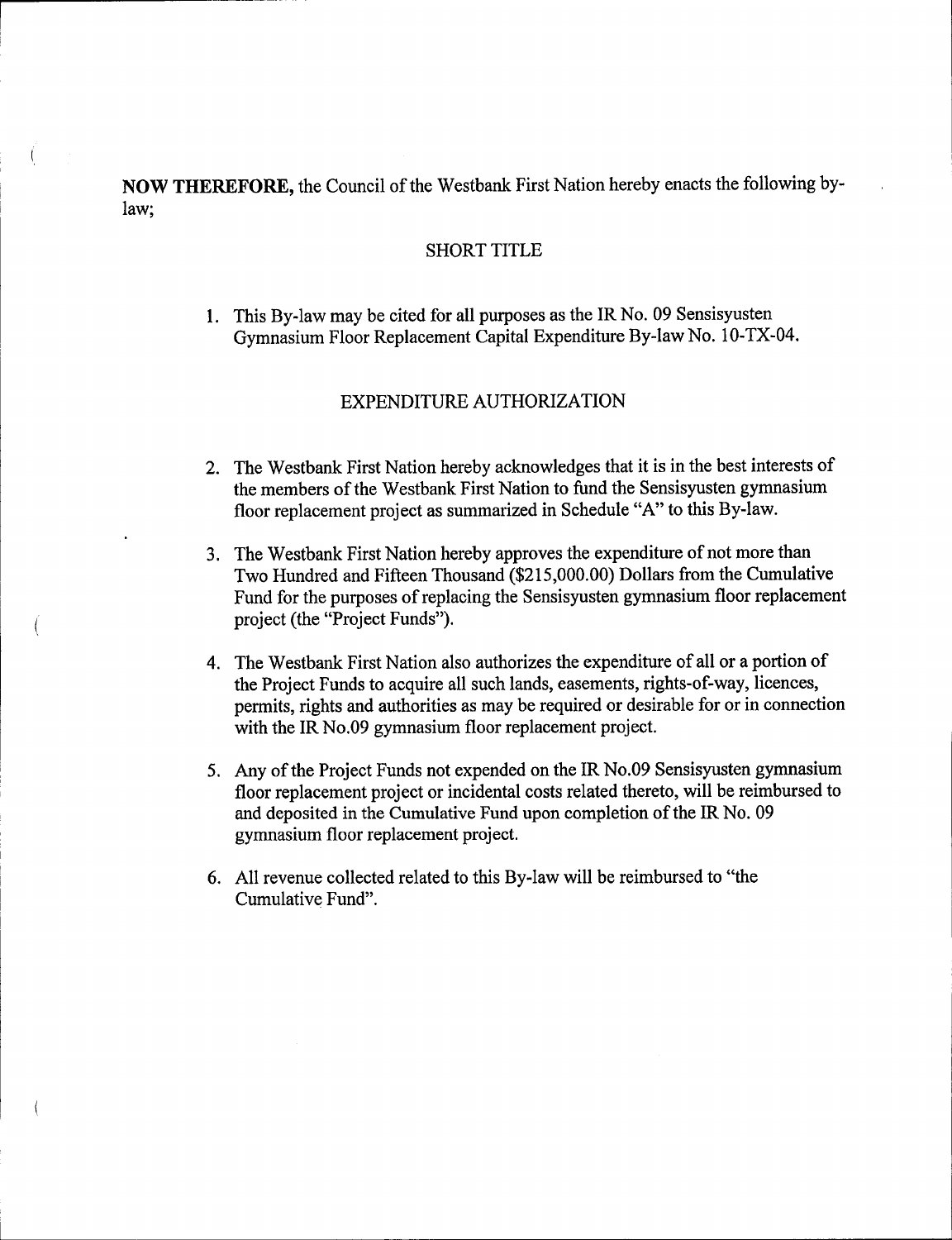#### EFFECTIVE

7. This By -law comes into full force and effect upon approval by the Minister of the Department of Indian Affairs and Northern Development.

### BE IT HEREBY RESOLVED AND AGREED:

 $\overline{ }$ 

That this By -law, entitled the IR No. 09 Sensisyusten Gymnasium Floor Replacement Project WFN By-law No.10-TX-04 being read for the first, second and third and final time by the Council of the Westbank First Nation held at <sup>a</sup> duly convened meetings.

Read <sup>a</sup> first time by the Council of Westbank First Nation at a duly convened meeting held on the  $9<sup>th</sup>$  day of August, 2010.

Exempt from a second reading pursuant to section 60.9 of the Westbank First Nation Constitution.

Read <sup>a</sup> third time, and enacted as <sup>a</sup> Westbank Law, by Council of the Westbank First Nation at <sup>a</sup> duly convened meeting held on the 23rd day of August, 2010.

Councillor Larry Derricks

Councill b<sup>y</sup> Michael De Guevara

Excused from Meeting<br>Councillor Brian Eli Councillor Brian Eli

Councillor Loretta Swite